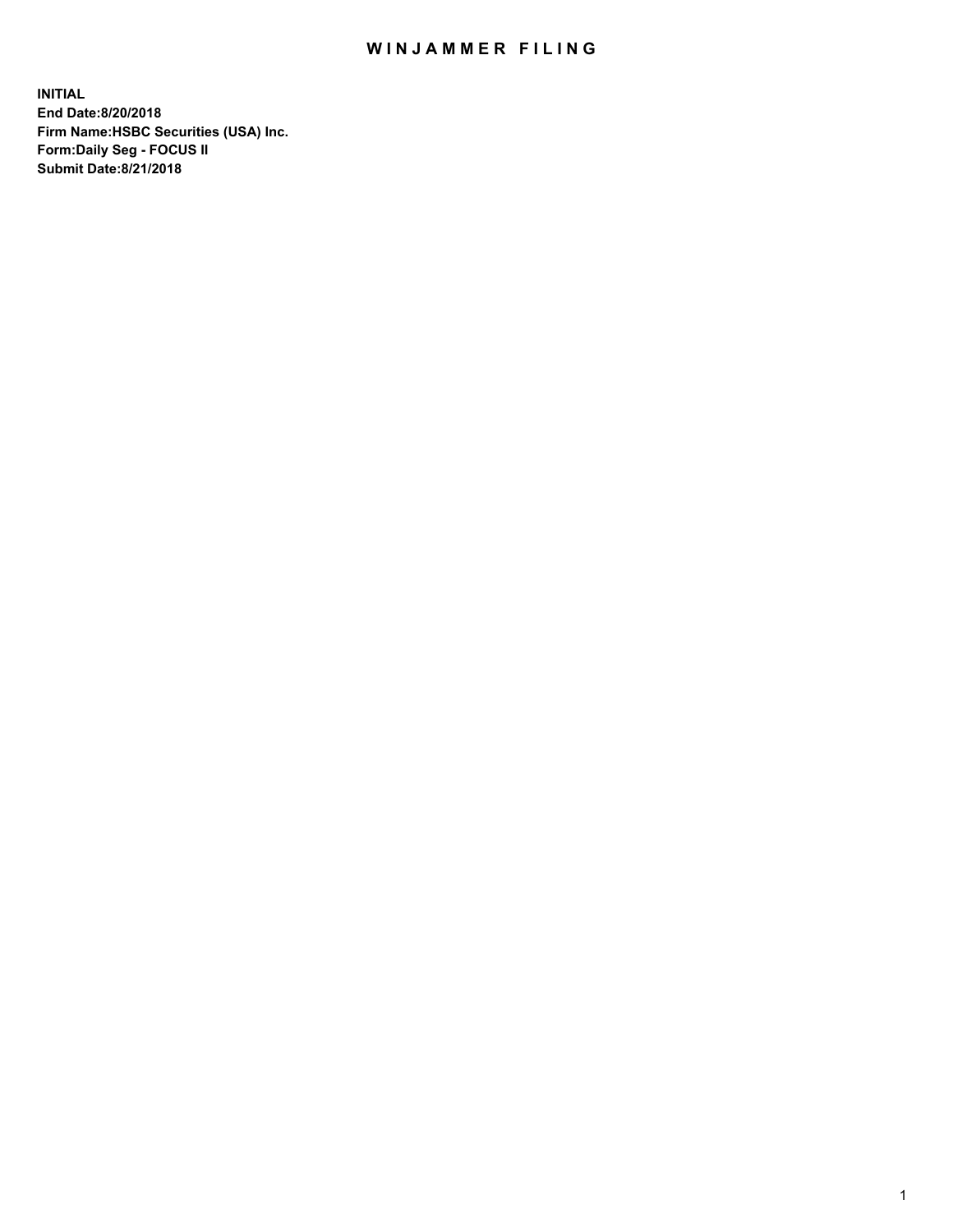**INITIAL End Date:8/20/2018 Firm Name:HSBC Securities (USA) Inc. Form:Daily Seg - FOCUS II Submit Date:8/21/2018 Daily Segregation - Cover Page**

| Name of Company                                                                                                                                                                                                                                                                                                                | <b>HSBC Securities (USA) Inc.</b>                                          |
|--------------------------------------------------------------------------------------------------------------------------------------------------------------------------------------------------------------------------------------------------------------------------------------------------------------------------------|----------------------------------------------------------------------------|
| <b>Contact Name</b>                                                                                                                                                                                                                                                                                                            | <b>Michael Vacca</b>                                                       |
| <b>Contact Phone Number</b>                                                                                                                                                                                                                                                                                                    | 212-525-7951                                                               |
| <b>Contact Email Address</b>                                                                                                                                                                                                                                                                                                   | michael.vacca@us.hsbc.com                                                  |
| FCM's Customer Segregated Funds Residual Interest Target (choose one):<br>a. Minimum dollar amount: : or<br>b. Minimum percentage of customer segregated funds required:% ; or<br>c. Dollar amount range between: and; or<br>d. Percentage range of customer segregated funds required between:% and%.                         | 147,000,000<br>$\overline{\mathbf{0}}$<br>0 <sub>0</sub><br>0 <sub>0</sub> |
| FCM's Customer Secured Amount Funds Residual Interest Target (choose one):<br>a. Minimum dollar amount: ; or<br>b. Minimum percentage of customer secured funds required:%; or<br>c. Dollar amount range between: and; or<br>d. Percentage range of customer secured funds required between:% and%.                            | 25,000,000<br><u>0</u><br>0 <sub>0</sub><br>00                             |
| FCM's Cleared Swaps Customer Collateral Residual Interest Target (choose one):<br>a. Minimum dollar amount: ; or<br>b. Minimum percentage of cleared swaps customer collateral required:% ; or<br>c. Dollar amount range between: and; or<br>d. Percentage range of cleared swaps customer collateral required between:% and%. | 95,000,000<br><u>0</u><br>00<br>0 <sub>0</sub>                             |

Attach supporting documents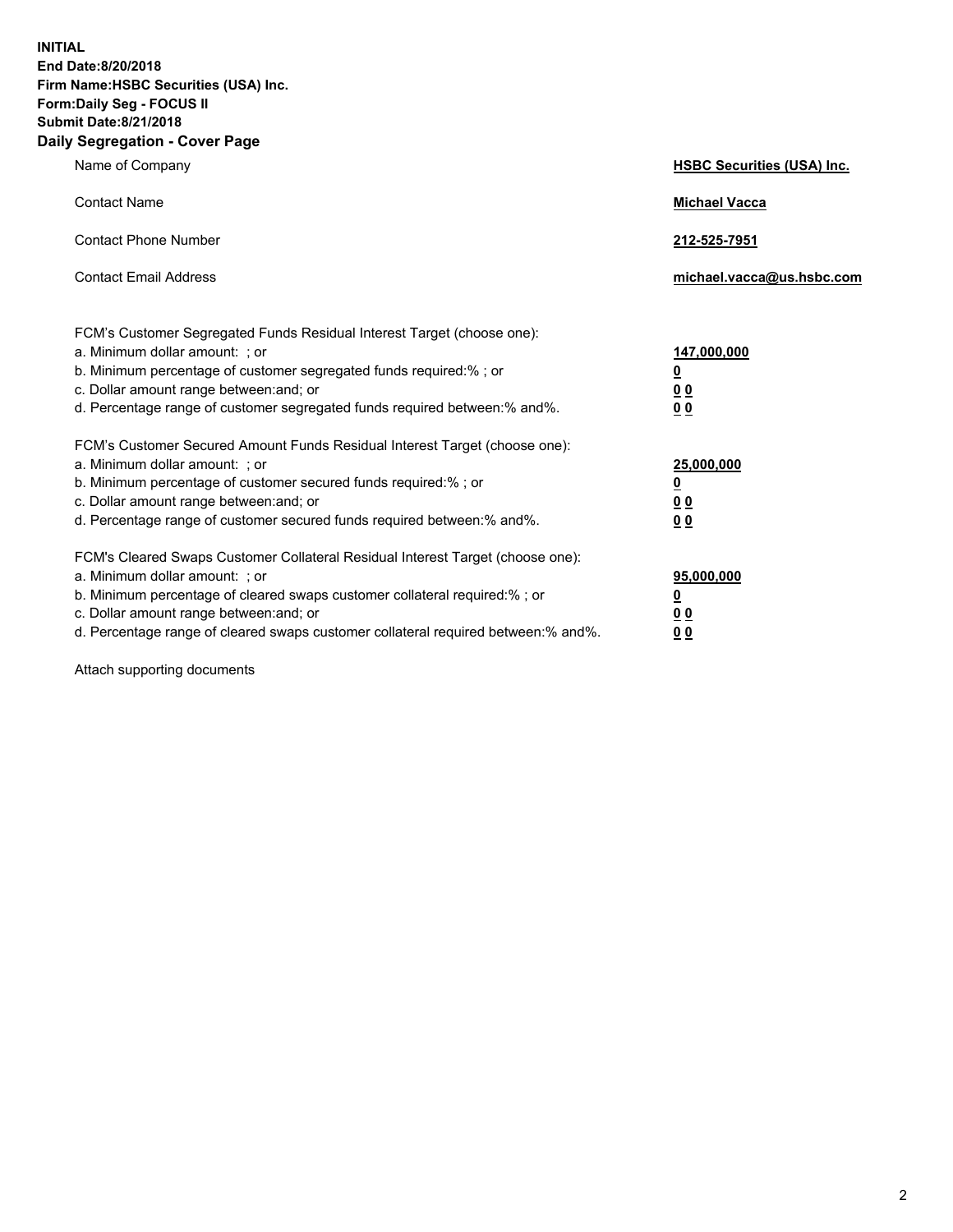**INITIAL End Date:8/20/2018 Firm Name:HSBC Securities (USA) Inc. Form:Daily Seg - FOCUS II Submit Date:8/21/2018 Daily Segregation - Secured Amounts** Foreign Futures and Foreign Options Secured Amounts Amount required to be set aside pursuant to law, rule or regulation of a foreign government or a rule of a self-regulatory organization authorized thereunder **0** [7305] 1. Net ledger balance - Foreign Futures and Foreign Option Trading - All Customers A. Cash **111,790,561** [7315] B. Securities (at market) **80,746,135** [7317] 2. Net unrealized profit (loss) in open futures contracts traded on a foreign board of trade **-2,371,622** [7325] 3. Exchange traded options a. Market value of open option contracts purchased on a foreign board of trade **0** [7335] b. Market value of open contracts granted (sold) on a foreign board of trade **0** [7337] 4. Net equity (deficit) (add lines 1. 2. and 3.) **190,165,074** [7345] 5. Account liquidating to a deficit and account with a debit balances - gross amount **1,843,456** [7351] Less: amount offset by customer owned securities **-1,701,845** [7352] **141,611** [7354] 6. Amount required to be set aside as the secured amount - Net Liquidating Equity Method (add lines 4 and 5) **190,306,685** [7355] 7. Greater of amount required to be set aside pursuant to foreign jurisdiction (above) or line 6. **190,306,685** [7360] FUNDS DEPOSITED IN SEPARATE REGULATION 30.7 ACCOUNTS 1. Cash in banks A. Banks located in the United States **88,392,004** [7500] B. Other banks qualified under Regulation 30.7 **0** [7520] **88,392,004** [7530] 2. Securities A. In safekeeping with banks located in the United States **48,908,284** [7540] B. In safekeeping with other banks qualified under Regulation 30.7 **0** [7560] **48,908,284** [7570] 3. Equities with registered futures commission merchants A. Cash **0** [7580] B. Securities **0** [7590] C. Unrealized gain (loss) on open futures contracts **0** [7600] D. Value of long option contracts **0** [7610] E. Value of short option contracts **0** [7615] **0** [7620] 4. Amounts held by clearing organizations of foreign boards of trade A. Cash **0** [7640] B. Securities **0** [7650] C. Amount due to (from) clearing organization - daily variation **0** [7660] D. Value of long option contracts **0** [7670] E. Value of short option contracts **0** [7675] **0** [7680] 5. Amounts held by members of foreign boards of trade A. Cash **58,667,383** [7700] B. Securities **31,837,851** [7710] C. Unrealized gain (loss) on open futures contracts **-2,371,622** [7720] D. Value of long option contracts **0** [7730] E. Value of short option contracts **0** [7735] **88,133,612** [7740] 6. Amounts with other depositories designated by a foreign board of trade **0** [7760] 7. Segregated funds on hand **0** [7765] 8. Total funds in separate section 30.7 accounts **225,433,900** [7770]

- 9. Excess (deficiency) Set Aside for Secured Amount (subtract line 7 Secured Statement Page 1 from Line 8)
- 10. Management Target Amount for Excess funds in separate section 30.7 accounts **25,000,000** [7780]
- 11. Excess (deficiency) funds in separate 30.7 accounts over (under) Management Target **10,127,215** [7785]

**35,127,215** [7380]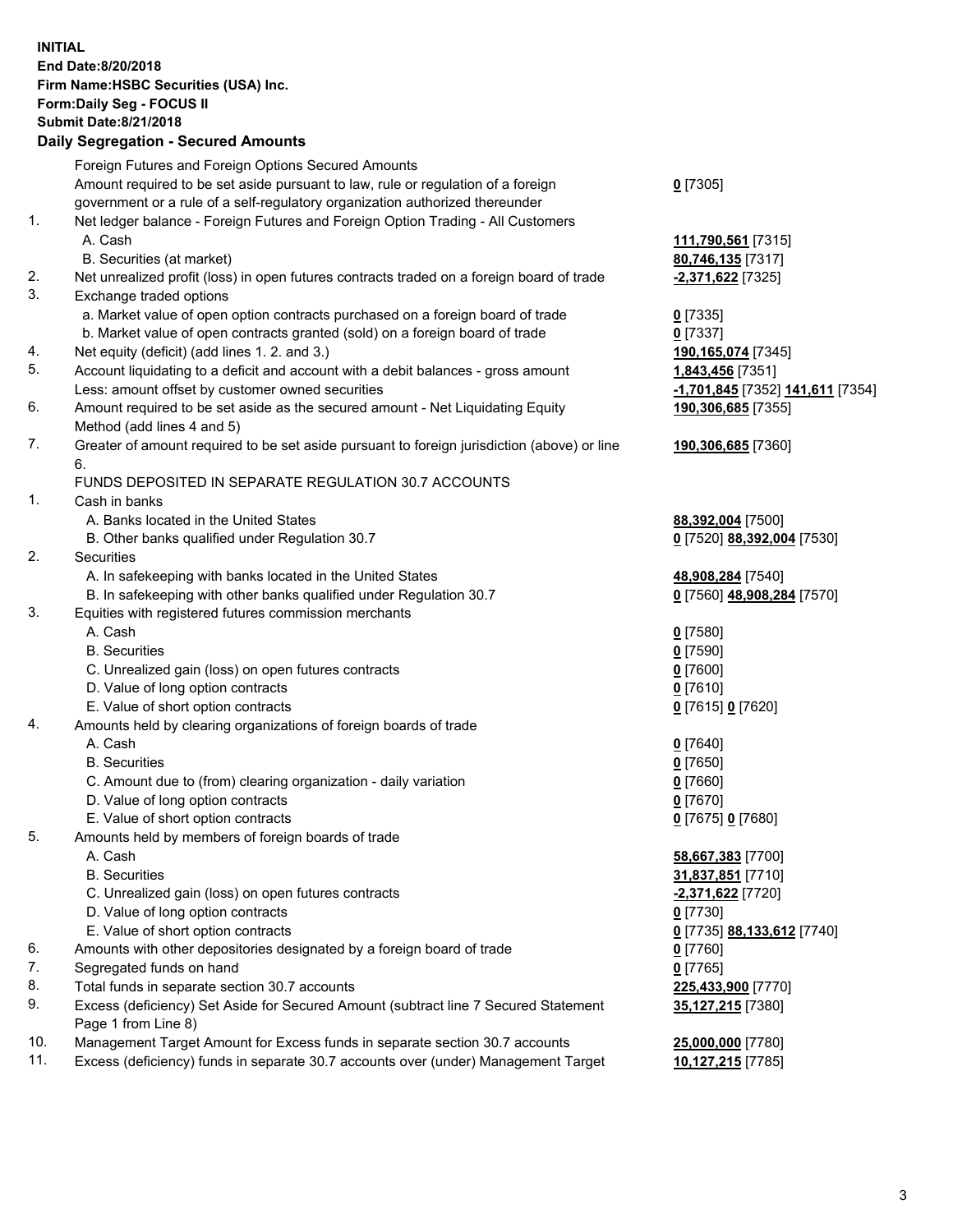**INITIAL End Date:8/20/2018 Firm Name:HSBC Securities (USA) Inc. Form:Daily Seg - FOCUS II Submit Date:8/21/2018 Daily Segregation - Segregation Statement** SEGREGATION REQUIREMENTS(Section 4d(2) of the CEAct) 1. Net ledger balance A. Cash **155,368,700** [7010] B. Securities (at market) **1,459,478,570** [7020] 2. Net unrealized profit (loss) in open futures contracts traded on a contract market **164,886,324** [7030] 3. Exchange traded options A. Add market value of open option contracts purchased on a contract market **317,532,955** [7032] B. Deduct market value of open option contracts granted (sold) on a contract market **-106,334,564** [7033] 4. Net equity (deficit) (add lines 1, 2 and 3) **1,990,931,985** [7040] 5. Accounts liquidating to a deficit and accounts with debit balances - gross amount **19,724,217** [7045] Less: amount offset by customer securities **-19,504,565** [7047] **219,652** [7050] 6. Amount required to be segregated (add lines 4 and 5) **1,991,151,637** [7060] FUNDS IN SEGREGATED ACCOUNTS 7. Deposited in segregated funds bank accounts A. Cash **27,826,285** [7070] B. Securities representing investments of customers' funds (at market) **0** [7080] C. Securities held for particular customers or option customers in lieu of cash (at market) **207,064,618** [7090] 8. Margins on deposit with derivatives clearing organizations of contract markets A. Cash **364,241,170** [7100] B. Securities representing investments of customers' funds (at market) **78,341,671** [7110] C. Securities held for particular customers or option customers in lieu of cash (at market) **1,173,276,952** [7120] 9. Net settlement from (to) derivatives clearing organizations of contract markets **2,483,592** [7130] 10. Exchange traded options A. Value of open long option contracts **317,532,955** [7132] B. Value of open short option contracts **-106,334,564** [7133] 11. Net equities with other FCMs A. Net liquidating equity **8,191,823** [7140] B. Securities representing investments of customers' funds (at market) **0** [7160] C. Securities held for particular customers or option customers in lieu of cash (at market) **0** [7170] 12. Segregated funds on hand **79,137,000** [7150] 13. Total amount in segregation (add lines 7 through 12) **2,151,761,502** [7180] 14. Excess (deficiency) funds in segregation (subtract line 6 from line 13) **160,609,865** [7190] 15. Management Target Amount for Excess funds in segregation **147,000,000** [7194] 16. Excess (deficiency) funds in segregation over (under) Management Target Amount **13,609,865** [7198]

Excess